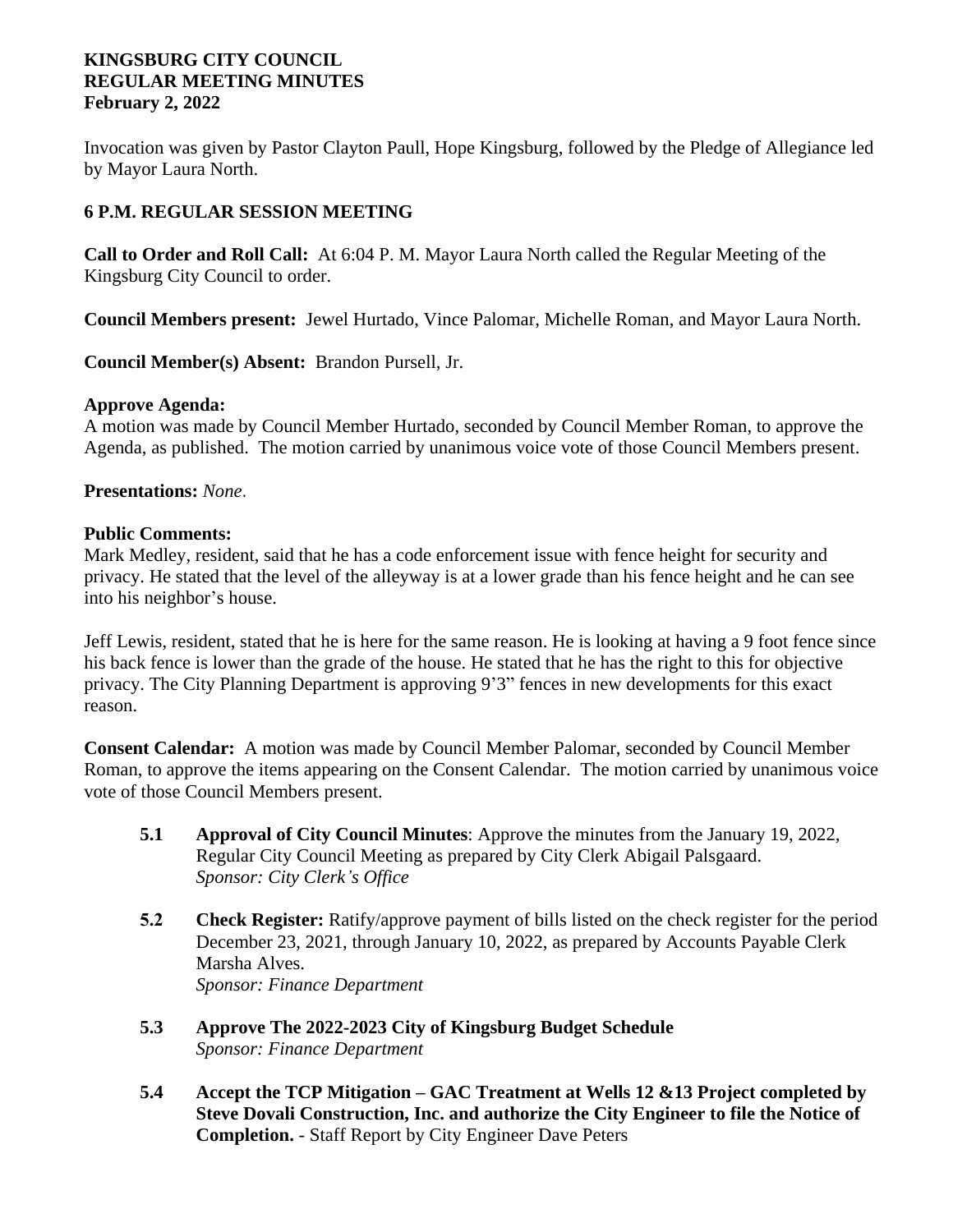*Sponsor: Engineering Department*

# **REGULAR CALENDAR**

**Community Development Department 4th Quarter 2021 Update-** Presentation by Community Development Director Holly Owen

*Sponsor: Community Development Department*

**Presentation by Community Development Director Holly Owen** – Ms. Owen gave a summary and progress report of what has occurred in her Department (Planning, Building, and Code Compliance). She went over her changes and improvements to the Department. She spoke about GIS and reviewed current projects. Mayor North asked that we give residents more information when they are cited for a code violation. She asked how often ordinances are reviewed? Staff said ordinances are reviewed as they come up. Council Member Palomar asked about the single-family homes. Council Member Roman asked about the code enforcement process and responses. Ms. Owens reviewed inspection numbers: 2018, 1,572; 2021 2,810. Council Member Hurtado thanked Ms. Owens for the report, including current projects. Ms. Owens thanked Keith Alvarado, intern, who made the graphs.

#### **Informational**/No Action Necessary

**Housing Allocation - 2nd Round-** Consideration of Second Competitive Allocation Process. Staff Report by Community Development Director Holly Owen *Sponsor: Community Development Department*

**Presentation by Community Development Director Holly Owen**- Ms. Owen stated that it is optional for Council to open it up a second time. She reviewed the process. Mayor North stated, to clarify, there were no allocations in the first round. Now we have the opportunity to open it again. Council Member Roman stated that we had a good discussion at the workshop. Council Member Palomar asked how many allotments could there be in the second round. Ms. Owen said 30. City Manager Alexander Henderson explained that last time we allocated was in 2018, and there is a 3 year rolling allotment amount. Council Member Palomar said that he would not like the housing allocations to roll over. Sandra Staats, representing Weststar Construction, stated that they did have a submittal for Phase 5 in 2020.

A motion was made by Council Member Roman, seconded by Council Member Hurtado, to open the 2<sup>nd</sup> Round Housing Allocation Process. The motion carried by unanimous voice vote of those Council Members present.

**Housing Element Update-** Staff Report by Community Development Director Holly Owen *Sponsor: Community Development Department*

**Presentation by Community Development Director Holly Owen** – Ms. Owen stated that we are looking for approval to initiate the next Housing Element Cycle. She stated that we worked together with 13 local cities the last time and it worked well. We shared knowledge, staff reports, templates, etc. It will be for 2023-2031. It is not needed for building, but for grants.

Council Member Roman said that Fresno COG will go down to \$108,000. It could be less, and COG is looking for additional funding. Council Member Palomar asked if this helps Kingsburg keep local control? Ms. Owen said, yes, local conservation as to where you want to grow and what change will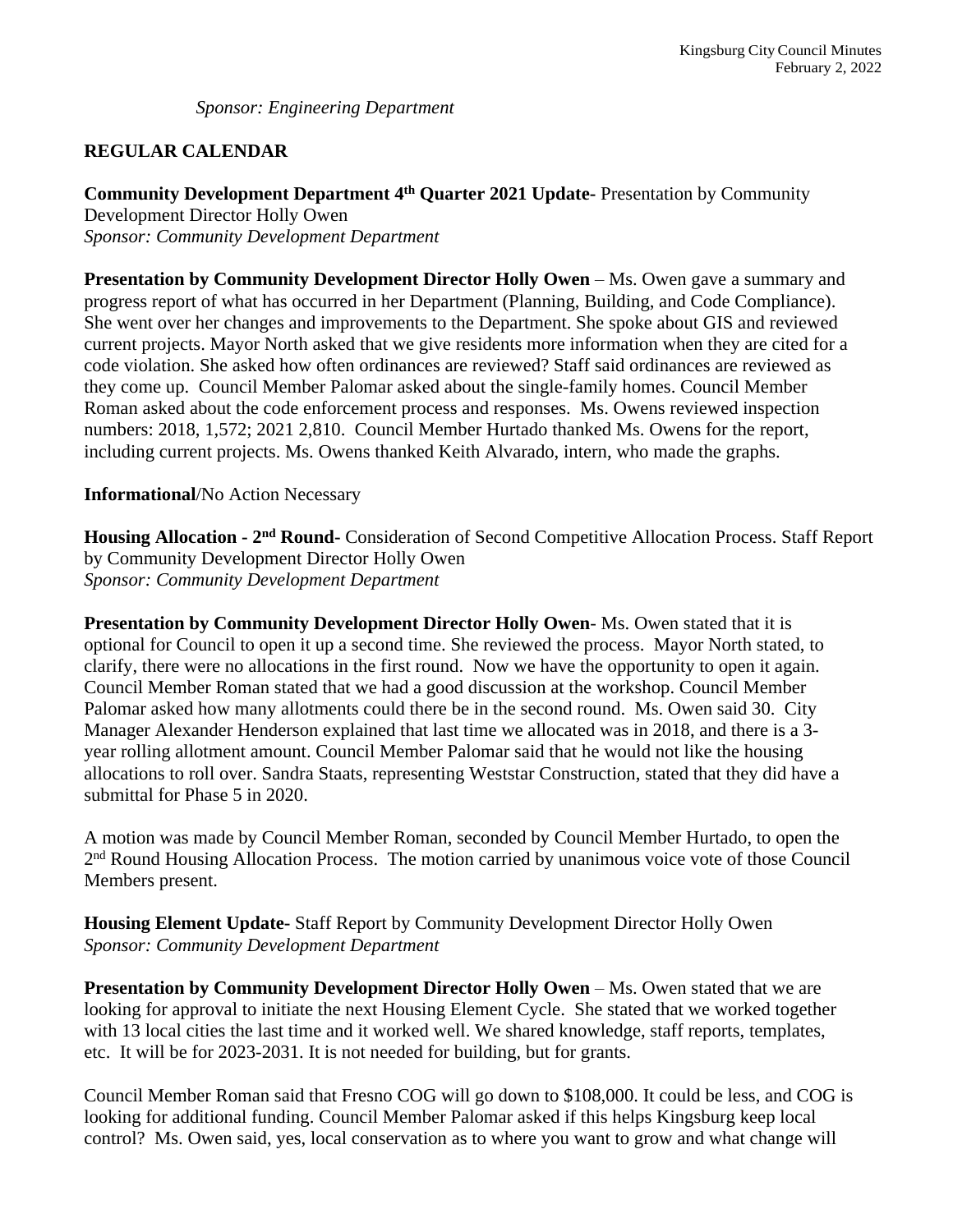look like. Mayor North stated that for the community to have a voice for where they would like to have multifamily housing would be good.

A motion was made by Council Member Roman to approve Kingsburg's participation in the MJHE process and to authorize the City Manager to enter into an agreement to participate in the process. The motion was seconded by Council Member Hurtado and carried by unanimous voice vote of those Council Members present.

## **Council Reports and Staff Communications**

**Community Services Commission** – Mayor North reported that they met on January 16<sup>th</sup> and discussed the dog park and Prop 68 for bathrooms at Athwal park.

Public Safety Committee – Council Member Palomar reported that they plan to meet on March 7<sup>th</sup>.

**Chamber of Commerce-** Mayor North reported that she gave an update at the last meeting.

**Economic Development** – Council Member Roman reported that they have not met.

**Finance Committee –** It was reported that they met last week and discussed budget amendments.

**Planning Commission-** It was reported that they haven't met since the workshop.

**South Kings Groundwater Sustainability Agency Joint Powers Authority (SKGSA)**- Council Member Hurtado reported that they have not met.

**Downtown Business Improvement District** – Council Member Hurtado reported that they are looking at photographer proposals and really got down for what they are looking for in a photographer. The District had dedicated leadership, starting from scratch.

**Council of Governments** – Council Member Roman reported that State Route 99 Manning Avenue ramps will be closed for 4 months. Next will be on Merced Street. They are looking for grants to install electric charging stations. Sandra Staats asked if the City is looking for sponsorship.

**Council Member Reports**- Council Member Hurtado said that she enjoyed the Chamber Dinner. It is great to honor the awardees. Mayor North said that on January 24th she met with T-Mobile. They wanted to discuss the lack of childcare in Kingsburg. They are working on investing in daycares. They have had lots of applications.

**City Manager's Report** - City Manager Alexander Henderson reported that the City was awarded the FY 2021-2022 GFOA Distinguished Budget Presentation Award for the 7<sup>th</sup> year in a row, the highest form of recommendation for city budgets. He also reported that Blossom Trail Opening is Friday at 10 AM in Fowler.

**Future Agenda Items:** None.

**At 7:08pm the Kingsburg City Council adjourned out of the Regular Calendar into Closed Session to discuss the following item(s):**